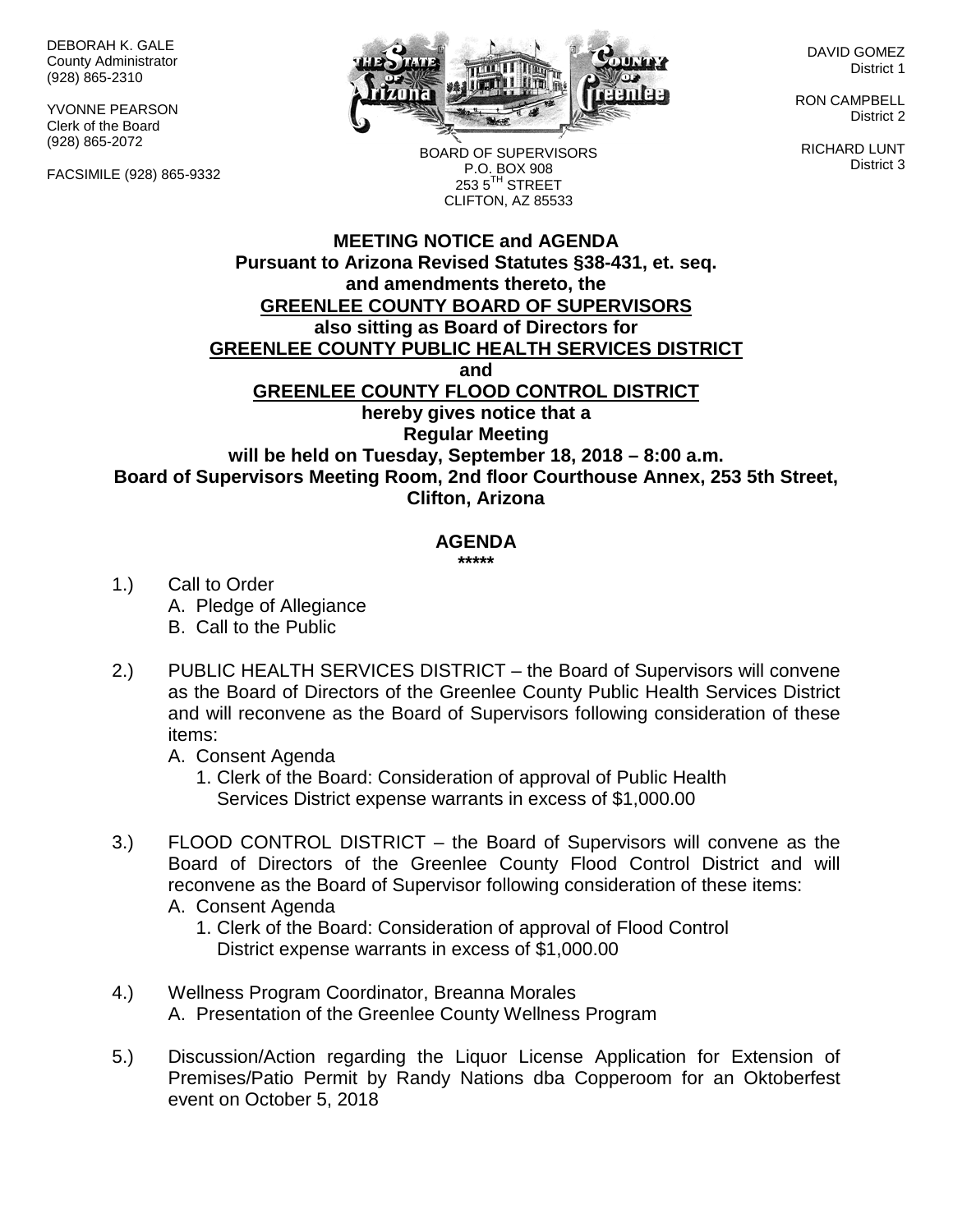- 6.) Vincent Buccellato, IT Manager
	- A. Discussion/Action regarding the award of proposal for the redesign of the County Website
- 7.) Yvonne Pearson, Elections Director
	- A. Discussion /Action regarding the cancellation of School Board, Fire District, and Joint Technological District Elections pursuant to Arizona Revised Statutes: § 16-410
	- B. Discussion/Action regarding the appointment of Hoyt Pinaire as member of the Blue School District School Board pursuant to Arizona Revised Statutes §16-410
	- C. Discussion/Action regarding the appointment of Kelly Baker and Ron Campbell as a member of the Morenci Unified School Board pursuant to Arizona Revised Statutes §16-410
	- D. Discussion/Action regarding the appointment of Bruce Lunt and Derek Rapier as a member of the Duncan Unified School District School Board pursuant to Arizona Revised Statutes §16-410
	- E. Discussion/Action regarding the appointment of Sherry Carbajal as a member of Morenci Gila Institute for Technology Board pursuant to Arizona Revised Statutes §16-410
	- F. Discussion/Action regarding the appointment of Charles Billingsley and Joe Sublaskey as members of the Duncan Valley Rural Fire District Board Pursuant to Arizona Revised Statutes §16-410
- 8.) Kay Gale, County Administrator
	- A. County and State budget and Legislative Issues
	- B. Distracted Driving Discussion
	- C. County Supervisors Association Legislative Summit Proposals
	- D. Consideration of adoption of resolution 18-09-01 regarding participation in the Census 2020 Complete Count Committee and encourage every person to be counted
	- E. Calendar Events
- 9.) Consent Agenda
	- A. Clerk of the Board: Consideration of approval of expense warrants in excess of \$1,000.00 – Voucher 1018; 1019; 1021; 1022
	- B. Chief Financial Officer: Consideration of approval of General Fund loans in the amount of \$2,422.82 to be reimbursed upon receipt of funds: Fund 118 - \$2,000.00; Fund 169 - \$400.00; Fund 239 - \$22.82
	- C. Public Works Manager-Fleet: Consideration of approval of the Empire Southwest LLC. Service contract for the 2018 140M3 Motor Grader
	- D. Public Works Manager-Fleet: Consideration of approval of the Governmental Equipment Lease-Purchase Agreement with Caterpillar Financial Services Corporation for the purchase of (1) new D8T Caterpillar Track Type Tractor in the amount of \$548,015.00 to be paid in 84 monthly payments with budgeted Debt Services funds